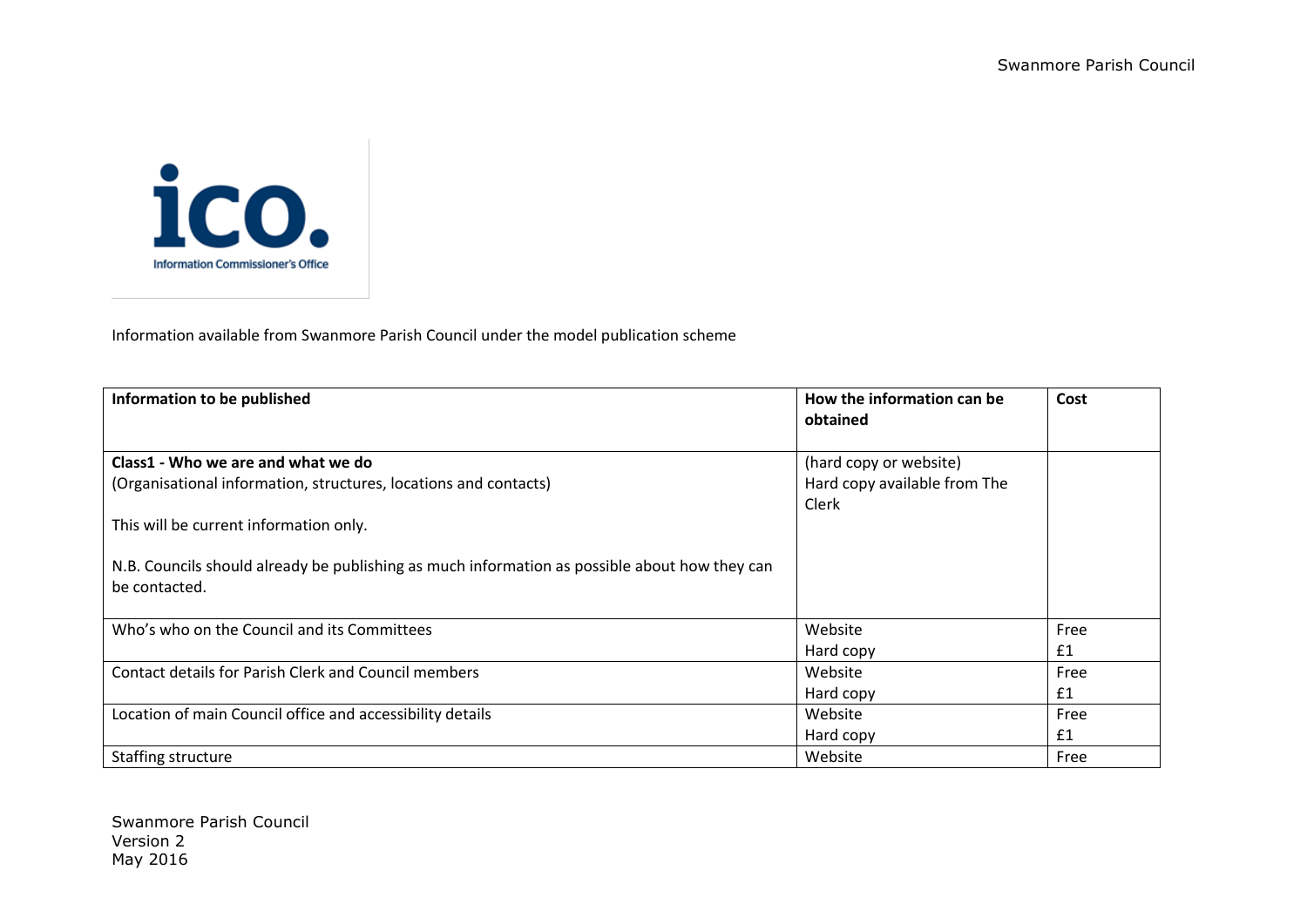|                                                                                              | Hard copy              | £1   |
|----------------------------------------------------------------------------------------------|------------------------|------|
| Class 2 - What we spend and how we spend it                                                  | (hard copy or website) |      |
| (Financial information relating to projected and actual income and expenditure, procurement, |                        |      |
| contracts and financial audit)                                                               |                        |      |
| Current and previous financial year as a minimum                                             |                        |      |
|                                                                                              |                        |      |
| Annual return form and report by auditor                                                     | Website                | Free |
|                                                                                              | Hard copy Website      | £1   |
| <b>Finalised budget</b>                                                                      | Website                | Free |
|                                                                                              | Hard copy Website      | £1   |
| Precept                                                                                      | Website                | Free |
|                                                                                              | Hard copy              | £1   |
| <b>Borrowing Approval letter</b>                                                             | Website                | Free |
|                                                                                              | Hard copy              | £1   |
| <b>Financial Standing Orders and Regulations</b>                                             | Website                | Free |
|                                                                                              | Hard copy              | £1   |
| Grants given and received                                                                    | Website                | Free |
|                                                                                              | Hard copy              | £1   |
|                                                                                              |                        |      |
| List of current contracts awarded and value of contract                                      | Website                | Free |
|                                                                                              | Hard copy              | £1   |
| Members' allowances and expenses                                                             | Website                | Free |
|                                                                                              | Hard copy              | £1   |
| Class 3 - What our priorities are and how we are doing                                       | (hard copy or website) |      |
| (Strategies and plans, performance indicators, audits, inspections and reviews)              |                        |      |
| Current and previous year as a minimum                                                       |                        |      |
|                                                                                              |                        |      |
| Parish Plan (current and previous year as a minimum)                                         | Website                | Free |
|                                                                                              | Hard copy              | £1   |
| Annual Report to Parish or Community Meeting (current and previous year as a minimum)        | Website                | Free |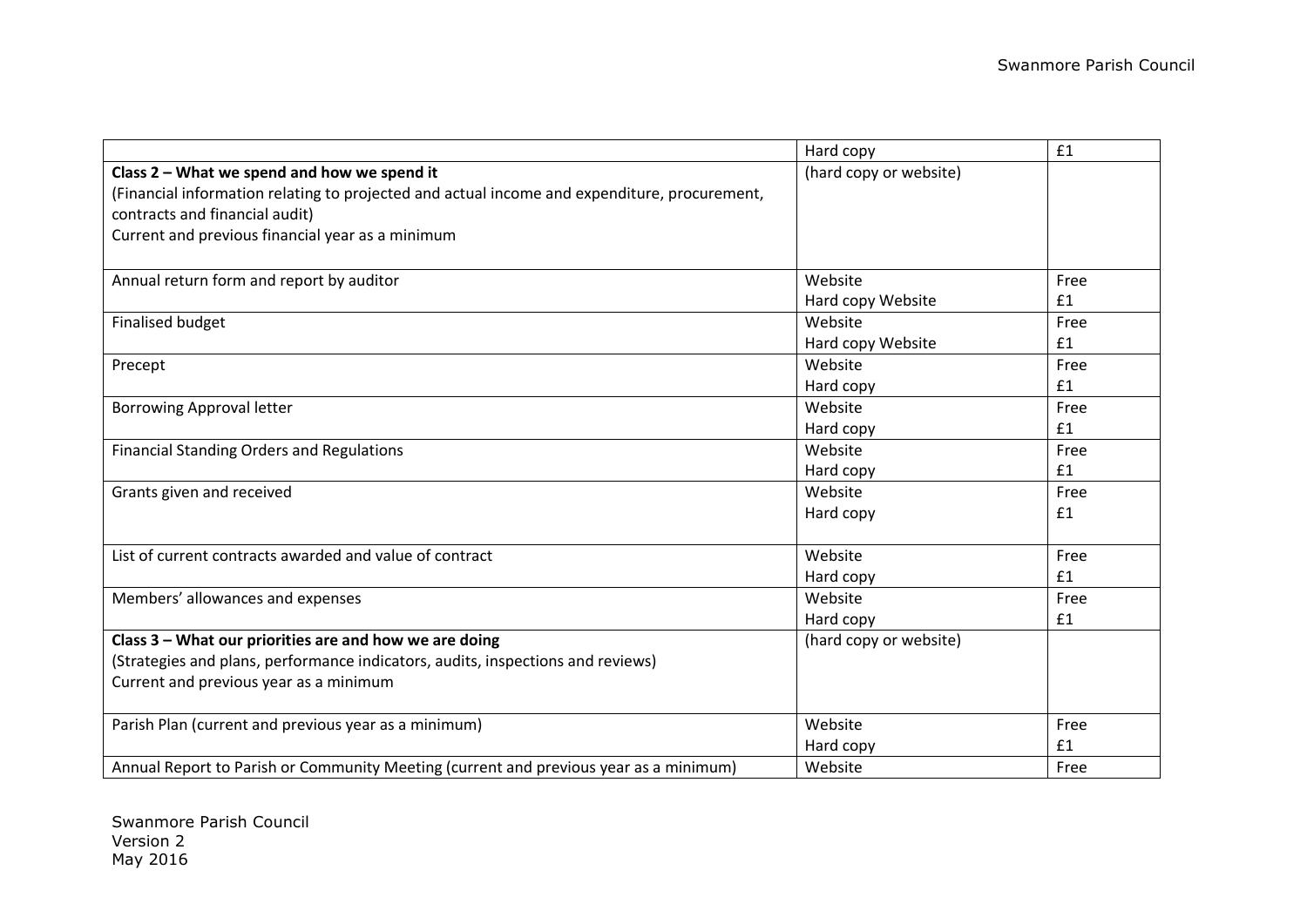|                                                                                                    | Hard copy              | £1   |
|----------------------------------------------------------------------------------------------------|------------------------|------|
| <b>Quality status</b>                                                                              | N/A                    | N/A  |
| Local charters drawn up in accordance with DCLG guidelines                                         | N/A                    | N/A  |
| Class 4 – How we make decisions                                                                    | (hard copy or website) |      |
| (Decision making processes and records of decisions)                                               |                        |      |
| Current and previous council year as a minimum                                                     |                        |      |
|                                                                                                    |                        |      |
| Timetable of meetings (Council and any committee/sub-committee meetings and parish                 | Website/noticeboard    | Free |
| meetings)                                                                                          | Hard copy              | £1   |
| Agendas of meetings (as above)                                                                     | Website/Noticeboard    | Free |
|                                                                                                    | Hard copy              | £1   |
| Minutes of meetings (as above) $-$ n.b. this will exclude information that is properly regarded as | Website                | Free |
| private to the meeting.                                                                            | Hard copy              | £1   |
| Reports presented to council meetings - n.b. this will exclude information that is properly        | At meetings            | Free |
| regarded as private to the meeting.                                                                | Hard copy              | £1   |
| Responses to consultation papers                                                                   | Hard copy              | £1   |
| Responses to planning applications                                                                 | Hard copy              | £1   |
| Bye-laws                                                                                           | N/A                    | N/A  |
| Class 5 - Our policies and procedures                                                              | (hard copy or website) |      |
| (Current written protocols, policies and procedures for delivering our services and                |                        |      |
| responsibilities)                                                                                  |                        |      |
| Current information only                                                                           |                        |      |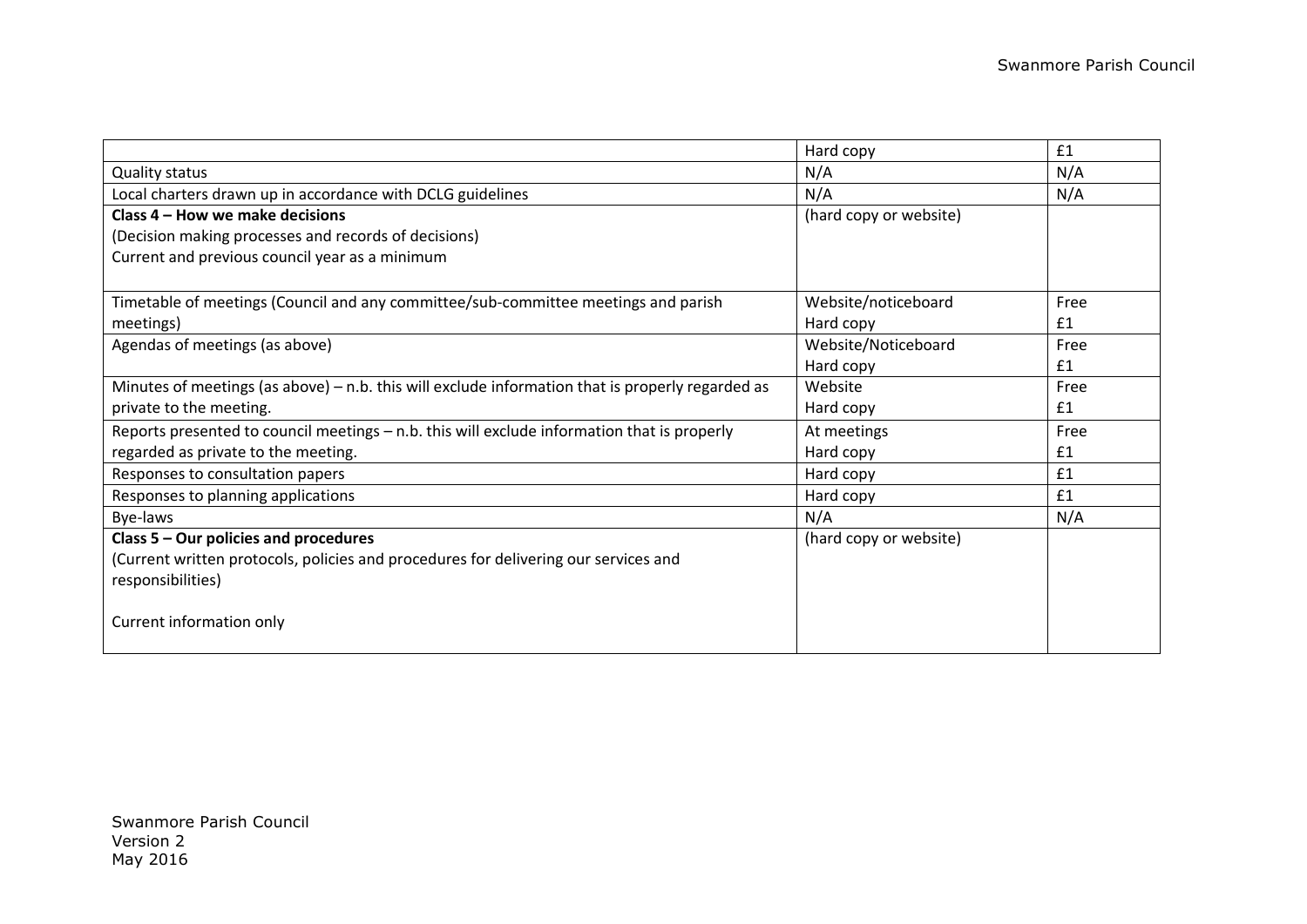| Policies and procedures for the conduct of council business:                                                                                                                                                                                                                                                                                                                                                                                                                          |                                                                                    |                                |
|---------------------------------------------------------------------------------------------------------------------------------------------------------------------------------------------------------------------------------------------------------------------------------------------------------------------------------------------------------------------------------------------------------------------------------------------------------------------------------------|------------------------------------------------------------------------------------|--------------------------------|
| Procedural standing orders<br>Committee and sub-committee terms of reference<br>Delegated authority in respect of officers<br>Code of Conduct<br>Policy statements                                                                                                                                                                                                                                                                                                                    | Website<br>Website<br>Hard copy<br>Hard copy<br>Hard copy                          | Free<br>Free<br>£1<br>£1<br>£1 |
| Policies and procedures for the provision of services and about the employment of staff:<br>Internal instructions to staff and policies relating to the delivery of services<br>Equality and diversity policy<br>Health and safety policy<br>Recruitment policies (including current vacancies)<br>Policies and procedures for handling requests for information<br>Complaints procedures (including those covering requests for information and operating the<br>publication scheme) | Hard copy<br>Hard copy<br>Hard copy<br>Hard copy<br>Hard copy                      | £1 each                        |
| Information security policy                                                                                                                                                                                                                                                                                                                                                                                                                                                           | Hard copy                                                                          | £1                             |
| Records management policies (records retention, destruction and archive)                                                                                                                                                                                                                                                                                                                                                                                                              | Hard copy                                                                          | £1                             |
| Data protection policies                                                                                                                                                                                                                                                                                                                                                                                                                                                              | Hard copy                                                                          | £1                             |
| Schedule of charges (for the publication of information)                                                                                                                                                                                                                                                                                                                                                                                                                              | See below                                                                          | N/A                            |
| Class $6$ – Lists and Registers<br>Currently maintained lists and registers only                                                                                                                                                                                                                                                                                                                                                                                                      | (hard copy or website; some<br>information may only be<br>available by inspection) |                                |
| Any publicly available register or list (if any are held this should be publicised; in most<br>circumstances existing access provisions will suffice)                                                                                                                                                                                                                                                                                                                                 | Cemetery records<br>West Hoe Cemetery Joint<br>C'mttee                             | N/A                            |
| Assets register                                                                                                                                                                                                                                                                                                                                                                                                                                                                       | Hard copy                                                                          | £1                             |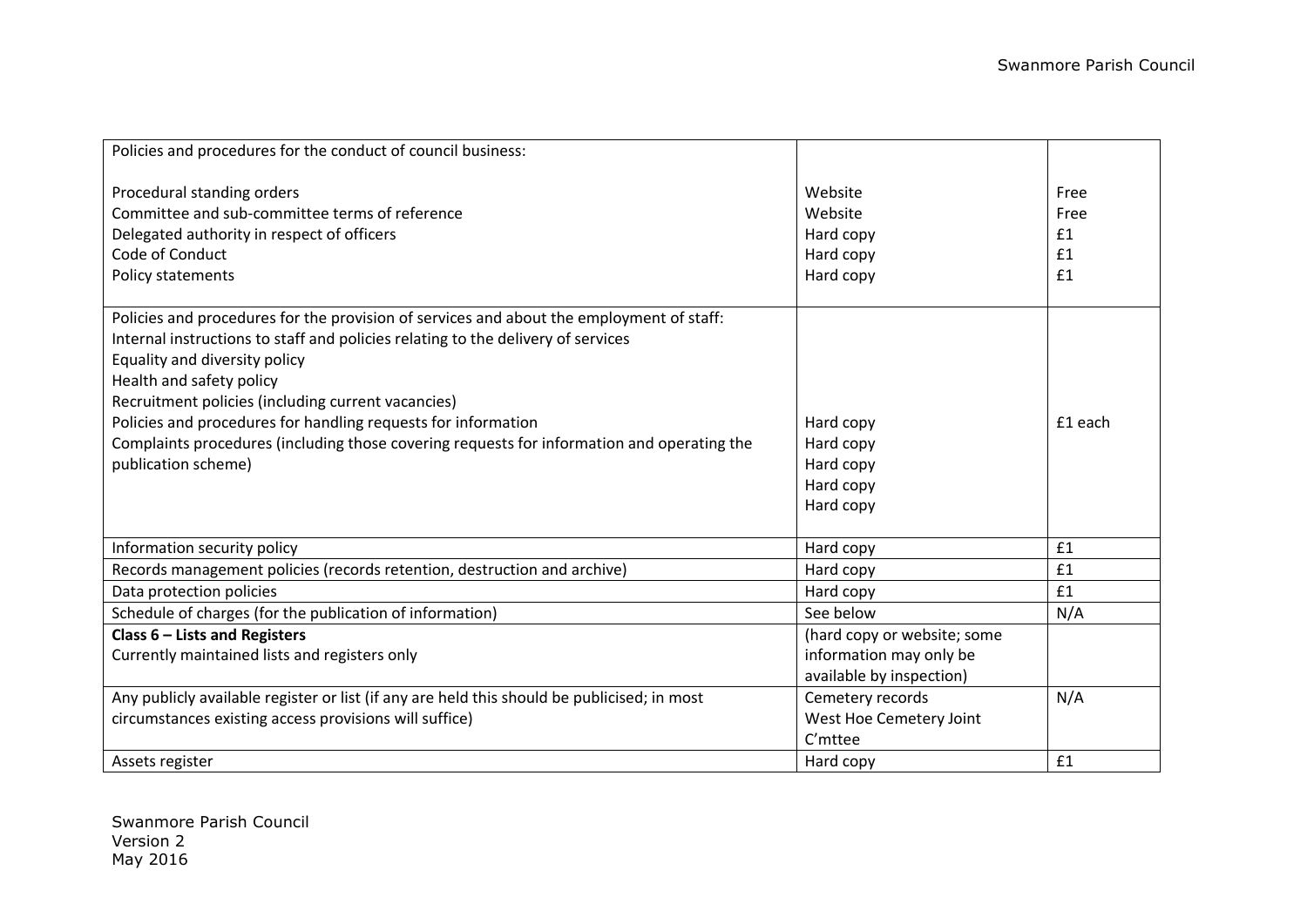| Disclosure log (indicating the information that has been provided in response to requests;         | N/A                            |      |
|----------------------------------------------------------------------------------------------------|--------------------------------|------|
| recommended as good practice, but may not be held by parish councils)                              |                                |      |
| Register of members' interests                                                                     | Winchester City Council        |      |
| Register of gifts and hospitality                                                                  | Winchester City Council        |      |
| Class $7$ – The services we offer                                                                  | (hard copy or website; some    |      |
| (Information about the services we offer, including leaflets, guidance and newsletters produced    | information may only be        |      |
| for the public and businesses)                                                                     | available by inspection)       |      |
|                                                                                                    |                                |      |
| Current information only                                                                           |                                |      |
|                                                                                                    |                                |      |
| Allotments                                                                                         | N/A                            | N/A  |
| Burial grounds and closed churchyards                                                              | West Hoe Cemetery Joint C'mtee | N/A  |
| Community centres and village halls                                                                | N/A                            | N/A  |
| Parks, playing fields and recreational facilities                                                  | Hard Copy - Plan               | £1   |
| Seating, litter bins, clocks, memorials and lighting                                               | Hard Copy - Plan               | £1   |
| <b>Bus shelters</b>                                                                                | Hard Copy - Plan               | £1   |
| Markets                                                                                            | N/A                            | N/A  |
| <b>Public conveniences</b>                                                                         | N/A                            | N/A  |
| Agency agreements                                                                                  | N/A                            | N/A  |
| Services for which the council is entitled to recover a fee, together with those fees (e.g. burial | Website                        | Free |
| fees)                                                                                              | Hard copy                      |      |
|                                                                                                    |                                |      |
| <b>Additional Information</b>                                                                      | None                           |      |
| This will provide Councils with the opportunity to publish information that is not itemised in the |                                |      |
| lists above                                                                                        |                                |      |

**Contact details:** The Clerk to the Council Suite C, Hollythorns House